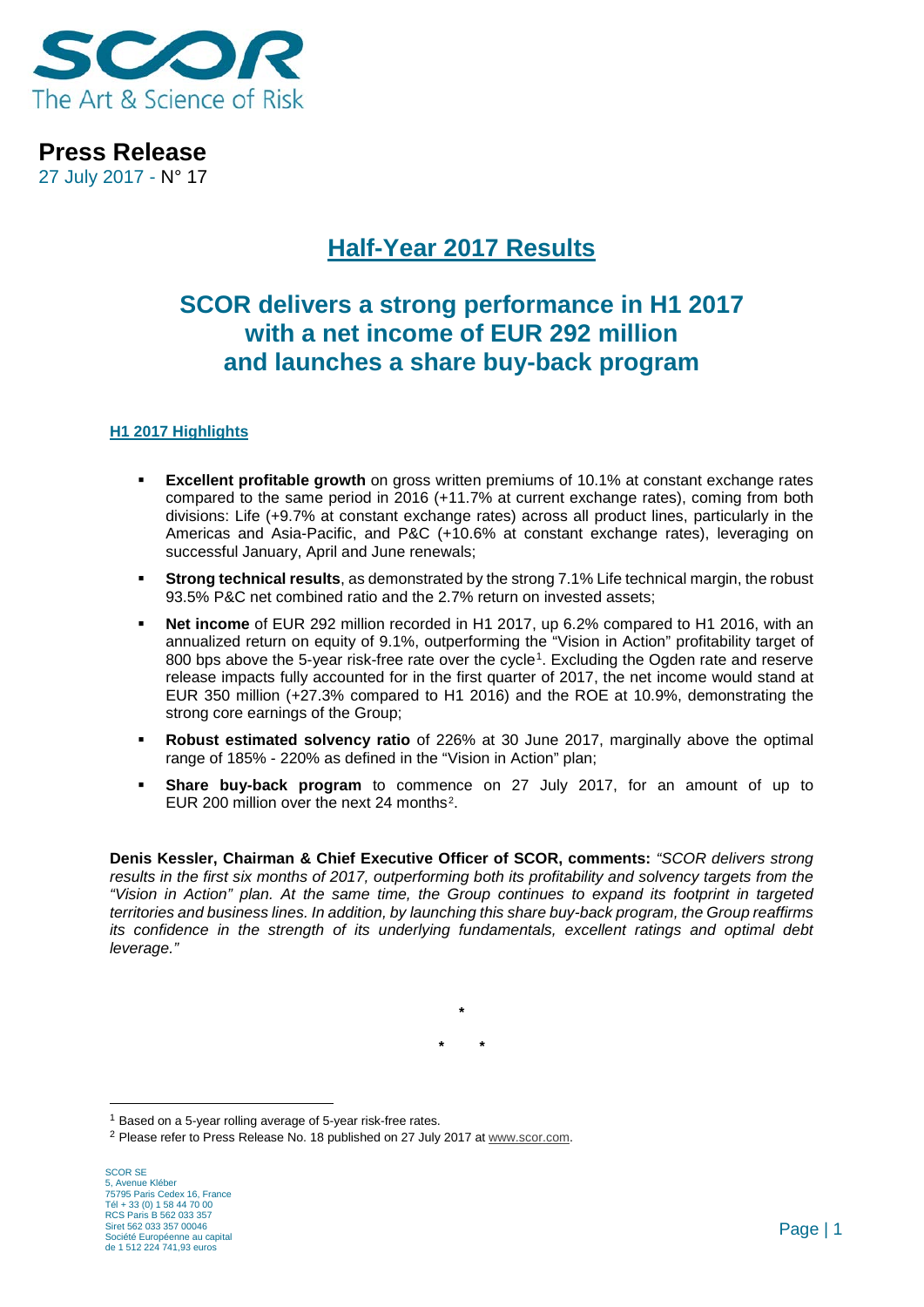

27 July 2017 - N° 17

### **SCOR delivers on its first year of "Vision in Action"**

*SCOR Group H1 and Q2 2017 key financial details:*

|                                                                      | YTD                 |         |            | <b>QTD</b> |                     |            |
|----------------------------------------------------------------------|---------------------|---------|------------|------------|---------------------|------------|
| In EUR millions (rounded,<br>at current exchange rates)              | H <sub>1</sub> 2017 | H1 2016 | Variation  | Q2 2017    | Q <sub>2</sub> 2016 | Variation  |
| Gross written premiums                                               | 7.523               | 6,735   | $+11.7%$   | 3.784      | 3,452               | $+9.6%$    |
| Group cost ratio                                                     | 4.9%                | 5.1%    | $-0.2$ pts | $4.7\%$    | 4.9%                | $-0.2$ pts |
| Annualized ROE                                                       | $9.1\%$             | 8.9%    | $+0.2$ pts | $9.7\%$    | $6.9\%$             | $+2.8$ pts |
| Annualized ROE excluding<br>Ogden rate and reserve release<br>impact | 10.9%               | 8.9%    | $+2.0$ pts | 9.7%       | 6.9%                | $+2.8$ pts |
| Net income <sup>®</sup>                                              | 292                 | 275     | $+6.2%$    | 153        | 105                 | $+45.7%$   |
| Net income excluding Ogden<br>rate and reserve release impact        | 350                 | 275     | $+27.3%$   | 153        | 105                 | $+45.7%$   |
| Shareholders' equity                                                 | 6.406               | 6.282   | $+2.0%$    | 6.406      | 6.282               | $+2.0%$    |

*\* Consolidated net income, Group share.*

**Gross written premiums** reach EUR 7,523 million, up 10.1% at constant exchange rates compared to H1 2016 (+11.7% at current exchange rates). This growth comes from both Life (+9.7% at constant exchange rates) across all product lines, particularly in the Americas and Asia-Pacific, and from P&C (+10.6% at constant exchange rates), leveraging on successful January, April and June renewals.

**The Group cost ratio** decreases to 4.9% of premiums in H1 2017, compared to 5.1% in the same period in 2016.

**Group net income** reaches EUR 292 million in H1 2017. Excluding the impacts of the change in the Ogden rate and of reserve releases, the net income would be EUR 350 million in H1 2017, up from EUR 275 million in H1 2016. The annualized **return on equity** (ROE) stands at 9.1% or 841 bps above the risk-free rate<sup>[3](#page-1-0)</sup>, above the "Vision in Action" target. Excluding the Ogden rate and reserve release impacts, the annualized return on equity would stand at 10.9% in H1 2017.

The business model delivers **operating cash flow** of EUR 328 million in the first half of 2017, coming from both the Life and P&C divisions. SCOR Global Life cash flows reflect delays in the settlement of retrocession recoverables and claims payment timing differences, which are expected to normalize in the second half of 2017.

**Shareholders' equity** stands at EUR 6,406 million at 30 June 2017 after the net income contribution of EUR 292 million, payment of EUR 308 million in dividends for 2016 and a EUR 333 million negative impact from currency translation adjustments, mainly resulting from the weakening of the U.S. dollar recorded in the first half. This results in a book value per share of EUR 34.09 at 30 June 2017, compared to EUR 35.94 at 31 December 2016.

<span id="page-1-0"></span><sup>3</sup> Based on a 5-year rolling average of 5-year risk-free rates.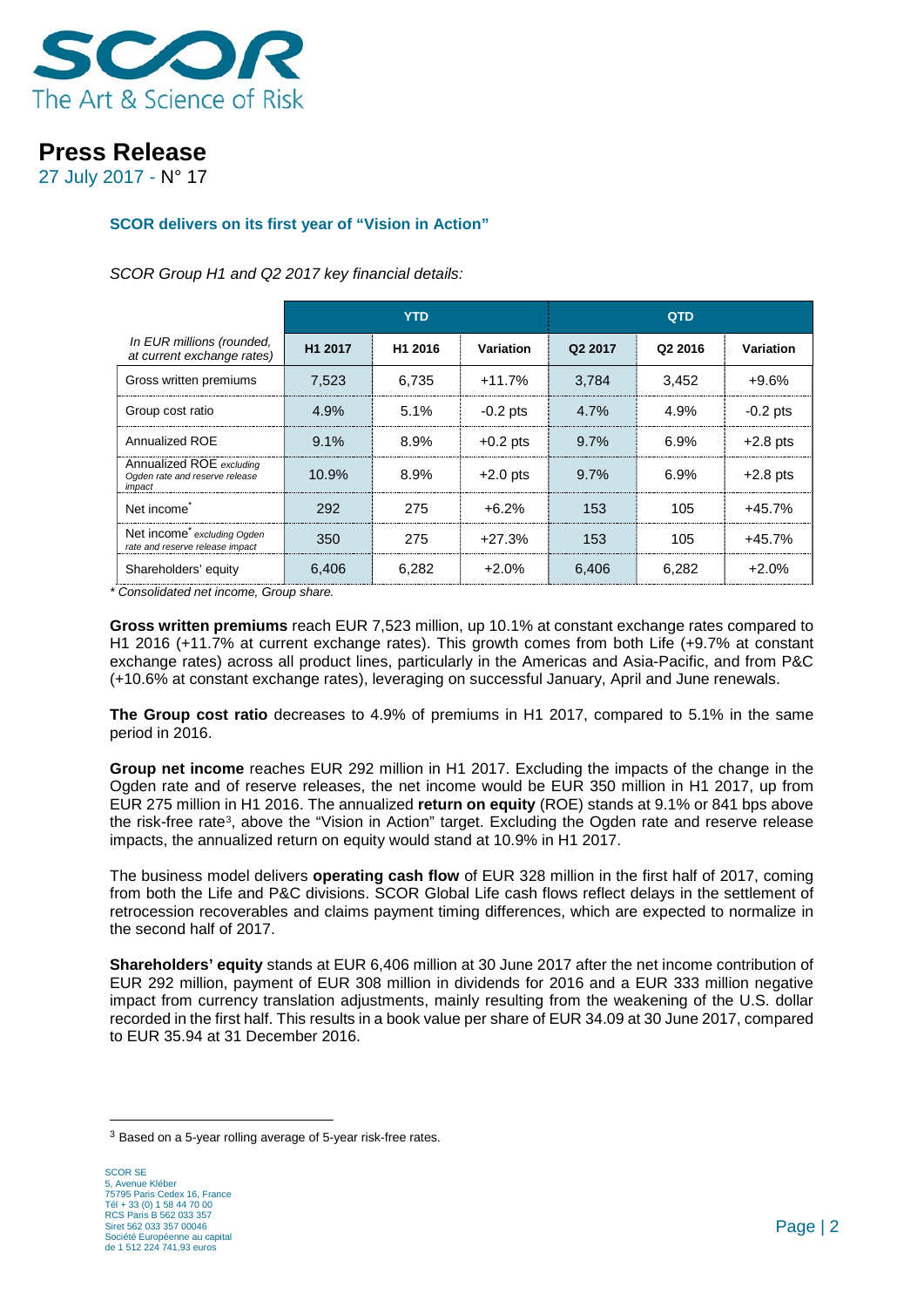

27 July 2017 - N° 17

SCOR's **financial leverage** stands at 25.2% at 30 June 2017, reflecting the impact on shareholders' equity from the dividend payment and currency translation adjustments. It is expected to fall below 25% by the end of the year, in line with "Vision in Action".

#### **In the first half of 2017, SCOR Global P&C achieves both controlled growth and strong technical profitability**

In the first half of 2017, SCOR Global P&C gross written premiums stand at EUR 3,120 million, up 10.6% at constant exchange rates compared to the same period last year (+11.4% at current exchange rates), with 8.9% growth in the second quarter standalone (+9.6% at current exchange rates). The growth rate includes the positive impact of large contracts written in the USA during the second half of 2016. Premium growth for 2017 should normalize in the second half of the year within "Vision in Action" assumptions[4](#page-2-0).

#### *SCOR Global P&C key figures:*

|                                                         | YTD                 |                     |            |         | <b>QTD</b>          |            |
|---------------------------------------------------------|---------------------|---------------------|------------|---------|---------------------|------------|
| In EUR millions (rounded,<br>at current exchange rates) | H <sub>1</sub> 2017 | H <sub>1</sub> 2016 | Variation  | Q2 2017 | Q <sub>2</sub> 2016 | Variation  |
| Gross written premiums                                  | 3,120               | 2,801               | $+11.4%$   | 1,562   | 1.425               | $+9.6%$    |
| Net combined ratio                                      | 93.5%               | 93.8%               | $-0.3$ pts | 92.6%   | 97.5%               | $-4.9$ pts |

*(\*) The net combined ratio calculation has been refined to exclude some immaterial non-technical items that were previously included. Considering their potential growth, these items have been excluded to ensure they do not distort the combined ratio in the future. The impact on the previously reported ratios for H1 2016 is +0.25% pts YTD and +0.20% pts QTD.*

The P&C division's net combined ratio net is 93.5% in the first half, with a "normalized" net combined ratio of 94.7%[5](#page-2-1).

Profitability in the first half of 2017 was driven by:

- Low natural catastrophe losses. Catastrophe events totalled 2.1 pts of net combined ratio on a year-to-date basis including storm & fire in South Africa (EUR 15 million), tropical cyclone Debbie (EUR 20 million) and an earthquake in Australia (EUR 9 million) as the main events;
- Roughly flat net attritional losses and commissions net of Ogden. The attritional loss and commission ratio was 84.7%[6](#page-2-2) for H1 2017, similar to the first half of last year (79.9%) when excluding the impact of the change in the Ogden rate (4.3 pts), which was fully taken into account in Q1 2017.

**P&C renewal outcomes in June and July** are in line with "Vision in Action". Gross renewed premiums grew by 4.7% at constant exchange rates to EUR 547 million, driven by Credit & Surety and EMEA. The

<span id="page-2-0"></span><sup>4</sup> See appendix p.7 for more information on targets and assumptions set in the "Vision in Action" plan.

<span id="page-2-1"></span><sup>5</sup> Please refer to page 28 of the investor presentation for the detailed calculation of the normalized net combined ratio.

<span id="page-2-2"></span> $6$  With a EUR 45 million (pre-tax) positive effect from reserve releases in long-tail lines of business and a EUR 116 million (pretax) negative one-off linked to the change in the Ogden rate in Q1 2017.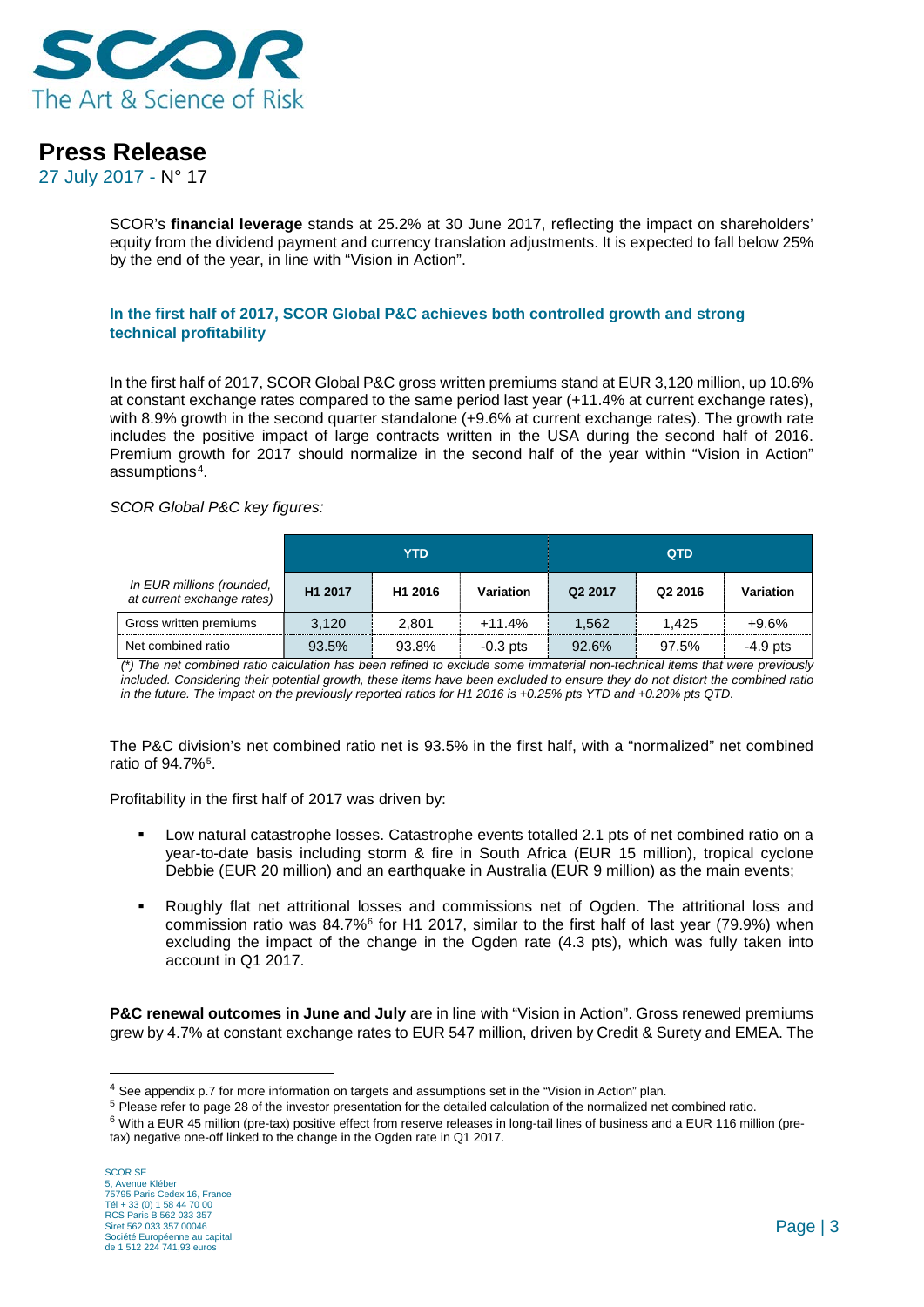

27 July 2017 - N° 17

US book was roughly flat after growing substantially earlier this year. In the US, the Division growth on clients and segments outlined in "Vision in Action" was offset by property portfolio management actions and the decision to reduce risk with Florida-focused monoline carriers. Overall, pricing at the June/July renewals declined -0.5%, driven by Property. The year-to-date price change remains at -0.5%.

#### **SCOR Global Life successfully delivers profitable growth in the first half of 2017**

SCOR Global Life records excellent growth in the first half of 2017, with gross written premiums standing at EUR 4,403 million, up 9.7% at constant exchange rates compared to the same period last year (+11.9% at current exchange rates). This is driven by:

- Robust new business flow across all product lines;
- Strong growth in Asia-Pacific, in line with "Vision in Action", while maintaining leadership positions in EMEA and the Americas;
- Longevity business expansion in the UK, with a new deal underwritten in the second quarter of 2017, leveraging SCOR's track record and expertise.

*SCOR Global Life key figures:* 

|                                                         | <b>YTD</b>          |                     |            |         | <b>QTD</b>          |            |
|---------------------------------------------------------|---------------------|---------------------|------------|---------|---------------------|------------|
| In EUR millions (rounded,<br>at current exchange rates) | H <sub>1</sub> 2017 | H <sub>1</sub> 2016 | Variation  | Q2 2017 | Q <sub>2</sub> 2016 | Variation  |
| Gross written premiums                                  | 4.403               | 3.934               | $+11.9%$   | 2.222   | 2.027               | $+9.6%$    |
| Life technical margin                                   | $7.1\%$             | 7.1%                | $+0.0$ pts | $7.1\%$ | 7.0%                | $+0.1$ pts |

Full-year 2017 premium growth is expected to normalize, in line with the "Vision in Action" annual premium growth assumption<sup>[7](#page-3-0)</sup>.

SCOR Global Life records a strong technical margin of 7.1%, slightly above the "Vision in Action" assumption7, benefiting from profitable new business development in accordance with the Group's ROE target and from the performance of the in-force portfolio, in line with expectations.

#### **SCOR Global Investments delivers a return on invested assets of 2.7% in the first half of 2017, in line with "Vision in Action"7**

After a significant wave of reinvestment executed in the first quarter of 2017, further portfolio rebalancing has been temporarily put on hold in the second quarter of 2017, taking into account the uncertain environment and the lower level of interest rates at a global level:

- liquidity has been conservatively maintained at 9%;
- the government bond portfolio has been moderately increased (+4 pts vs. Q1 2017) at the expense of the corporate bond portfolio;

<span id="page-3-0"></span> $<sup>7</sup>$  See appendix p.7 for more information on targets and assumptions set in the "Vision in Action" plan.</sup>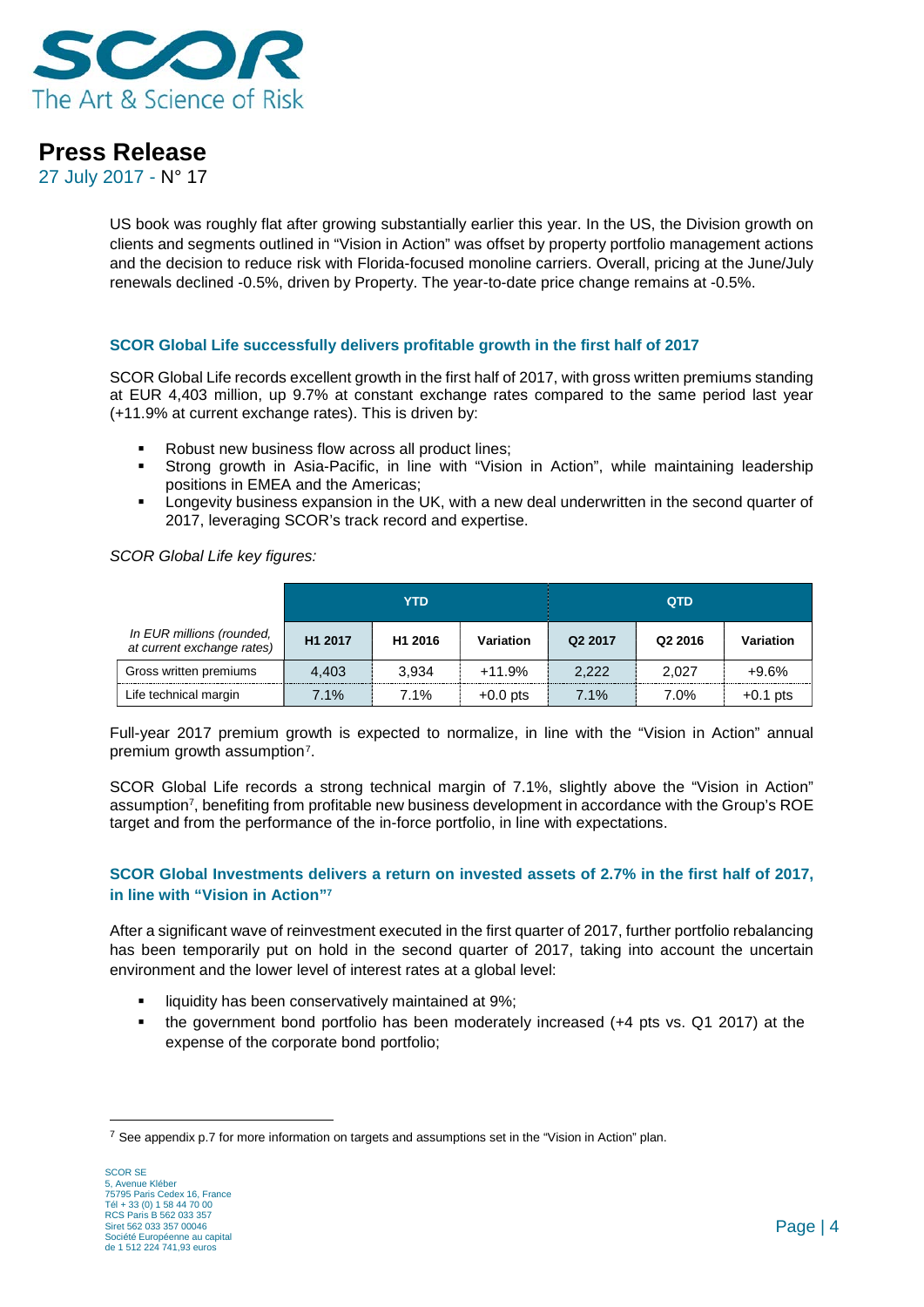

27 July 2017 - N° 17

 $\blacksquare$  the duration of the fixed income portfolio has been slightly decreased to 4.5 years<sup>8</sup>, compared to 4.8 years in Q1 2017.

The fixed income portfolio is of very high quality, with an average rating of A+.

*SCOR Global Investments key figures:*

|                                                                      | <b>YTD</b> |                     |            | <b>QTD</b> |                     |            |
|----------------------------------------------------------------------|------------|---------------------|------------|------------|---------------------|------------|
| In EUR millions (rounded,<br>at current exchange rates)              | H1 2017    | H <sub>1</sub> 2016 | Variation  | Q2 2017    | Q <sub>2</sub> 2016 | Variation  |
| <b>Total investments</b>                                             | 26,658     | 27.603              | $-3.4\%$   | 26.658     | 27,603              | $-3.4\%$   |
| of which total<br>invested assets                                    | 18,349     | 18.775              | $-2.3%$    | 18.349     | 18,775              | $-2.3%$    |
| of which total funds<br>withheld by<br>cedants and other<br>deposits | 8,309      | 8.828               | $-5.9%$    | 8.309      | 8.828               | $-5.9%$    |
| Return on investments <sup>*</sup>                                   | 2.3%       | 2.6%                | $-0.3$ pts | $2.4\%$    | 2.5%                | $-0.1$ pts |
| Return on invested<br>assets"                                        | 2.7%       | 3.1%                | $-0.4$ pts | 2.9%       | 3.0%                | $-0.1$ pts |

(\*) Annualized, including interest on deposits (i.e. interest on funds withheld).

(\*\*) Annualized, excluding interest on deposits (i.e. interest on funds withheld).

SCOR Global Investments is benefiting from its highly liquid portfolio. As at 30 June 2017, the expected financial cash flows over the next 24 months stand at EUR 6.2 billion (including cash, coupons and redemptions).

In the first half of 2017, invested assets generate a financial contribution of EUR 258 million. The active asset management policy executed by SCOR Global Investments has enabled the Group to record capital gains of EUR 58 million over the period, coming mainly from the Fixed Income portfolio.

The return on invested assets stands at 2.7% for the first half of 2017. Taking account of funds withheld by cedants and other deposits, the net rate of return on investments stands at 2.3% in the first 6 months of 2017. The reinvestment yield stands at 2.6%[9](#page-4-1) in H1 2017, confirming the estimated FY 2017 return on invested asset range of 2.7% - 3.2%.

Invested assets (excluding funds withheld by cedants and other deposits) stand at EUR 18,349 million as at 30 June 2017, and are composed as follows: 9% cash, 77% fixed income (of which less than 1% are short-term investments), 4% loans, 3% equities, 5% real estate and 2% other investments. Total investments, including EUR 8,309 million of funds withheld and other deposits, stand at EUR 26,658 million at 30 June 2017, compared to EUR 27,731 million at 31 December 2016.

SCOR reinforces its ESG policy with the publication of its first ESG report on invested assets for the year 2016[10.](#page-4-2)

<span id="page-4-0"></span><sup>8</sup> 3.5-year duration on invested assets (3.7 years in Q1 2017).

<span id="page-4-1"></span><sup>9</sup> Corresponds to marginal reinvestment yields based on H1 2017 asset allocation of yielding asset classes (i.e. fixed income, loans and real estate), according to current reinvestment duration assumptions and spreads. Yield curves as at 30/06/2017.

<span id="page-4-2"></span><sup>&</sup>lt;sup>10</sup> Please refer to press release No.14 published on 29 June 2017 a[t www.scor.com.](http://www.scor.com/)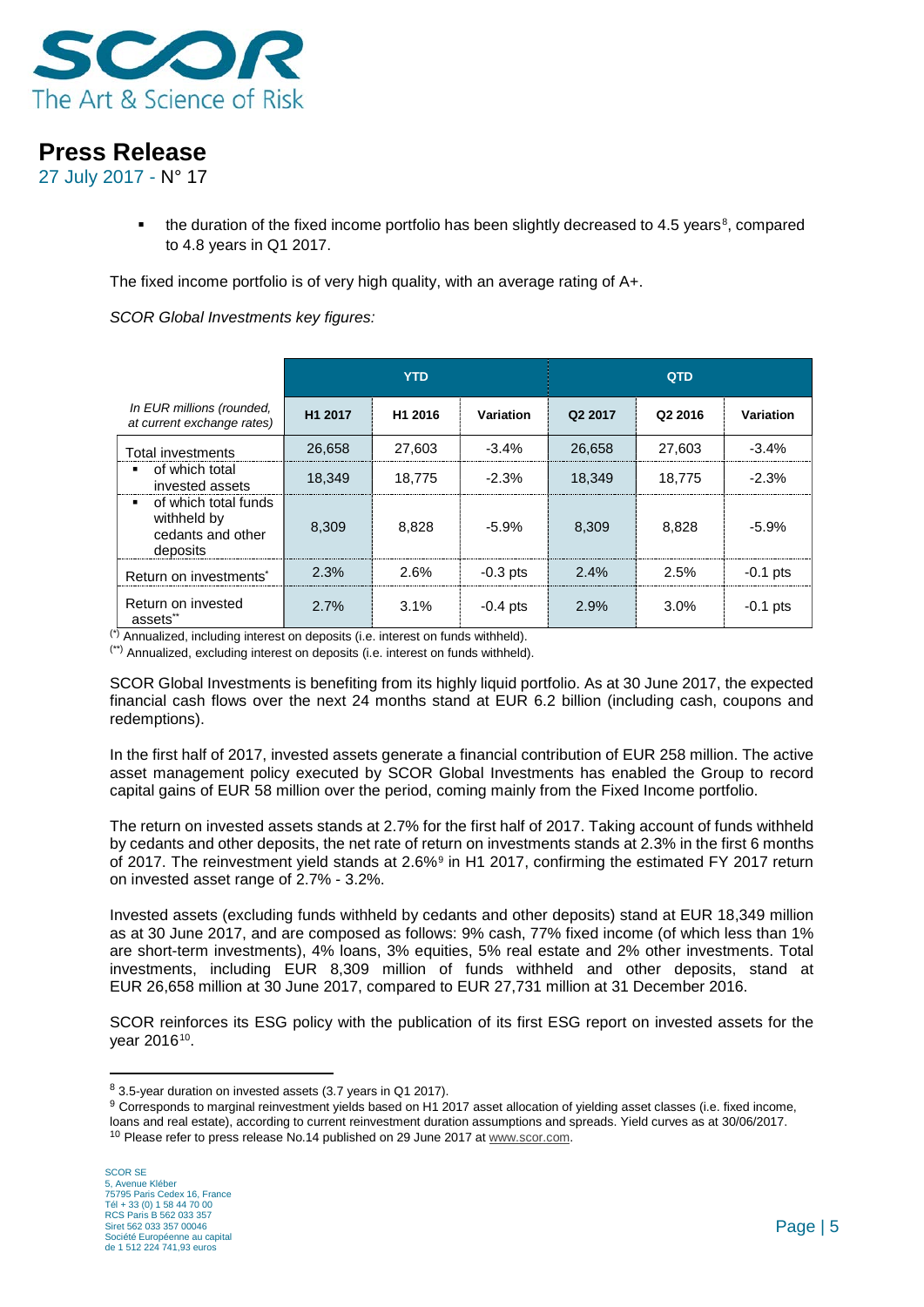

27 July 2017 - N° 17

#### **APPENDIX**

#### **1 - P&L key figures H1 and Q2 2017 (in EUR millions, at current exchange rates)**

|                                                         | <b>YTD</b>          |                     |           | <b>QTD</b> |         |                  |
|---------------------------------------------------------|---------------------|---------------------|-----------|------------|---------|------------------|
| In EUR millions (rounded,<br>at current exchange rates) | H <sub>1</sub> 2017 | H <sub>1</sub> 2016 | Variation | Q2 2017    | Q2 2016 | <b>Variation</b> |
| <b>Gross written</b><br>premiums                        | 7,523               | 6,735               | $+11.7%$  | 3,784      | 3,452   | $+9.6%$          |
| P&C gross written<br>premiums                           | 3,120               | 2,801               | $+11.4%$  | 1,562      | 1,425   | $+9.6%$          |
| Life gross written<br>premiums                          | 4,403               | 3,934               | $+11.9%$  | 2,222      | 2,027   | $+9.6%$          |
| <b>Investment income</b>                                | 312                 | 345                 | $-9.5\%$  | 161        | 169     | $-4.7\%$         |
| <b>Operating results</b>                                | 462                 | 466                 | $-0.9%$   | 257        | 183     | $+40.4%$         |
| Net income <sup>1</sup>                                 | 292                 | 275                 | $+6.2%$   | 153        | 105     | $+45.7%$         |
| Earnings per share<br>(EUR)                             | 1.57                | 1.49                | $+5.5%$   | 0.82       | 0.57    | $+43.7%$         |
| <b>Operating cash flow</b>                              | 328                 | 450                 | $-27.1%$  | 307        | 133     | +130.8%          |

*1: Consolidated net income, Group share.*

### **2 - P&L key ratios H1 and Q2 2017**

|                                                         | <b>YTD</b> |                     |            | <b>QTD</b> |         |            |
|---------------------------------------------------------|------------|---------------------|------------|------------|---------|------------|
| In EUR millions (rounded,<br>at current exchange rates) | H1 2017    | H <sub>1</sub> 2016 | Variation  | Q2 2017    | Q2 2016 | Variation  |
| <b>Return on</b><br>investments <sup>1</sup>            | 2.3%       | 2.6%                | $-0.3$ pts | 2.4%       | 2.5%    | $-0.1$ pts |
| <b>Return on invested</b><br>assets $1,2$               | 2.7%       | 3.1%                | $-0.4$ pts | 2.9%       | $3.0\%$ | $-0.1$ pts |
| <b>P&amp;C</b> net combined<br>ratio $3$                | 93.5%      | 93.8%               | $-0.3$ pts | 92.6%      | 97.5%   | $-4.9$ pts |
| Life technical margin <sup>4</sup>                      | 7.1%       | 7.1%                | $+0.0$ pts | 7.1%       | 7.0%    | $+0.1$ pts |
| Group cost ratio <sup>5</sup>                           | 4.9%       | 5.1%                | $-0.2$ pts | 4.7%       | 4.9%    | $-0.2$ pts |
| <b>Return on equity</b><br>(ROE)                        | 9.1%       | 8.9%                | $+0.2$ pts | 9.7%       | 6.9%    | $+2.8$ pts |

*1: Annualized; 2: Excluding funds withheld by cedants; 3: The net combined ratio is the sum of the total claims, the total commissions and the total P&C management expenses, divided by the net earned premiums of SCOR Global P&C; 4: The*  technical margin for SCOR Global Life is the technical result divided by the net earned premiums of SCOR Global Life; 5: The *cost ratio is the total management expenses divided by the gross written premiums.*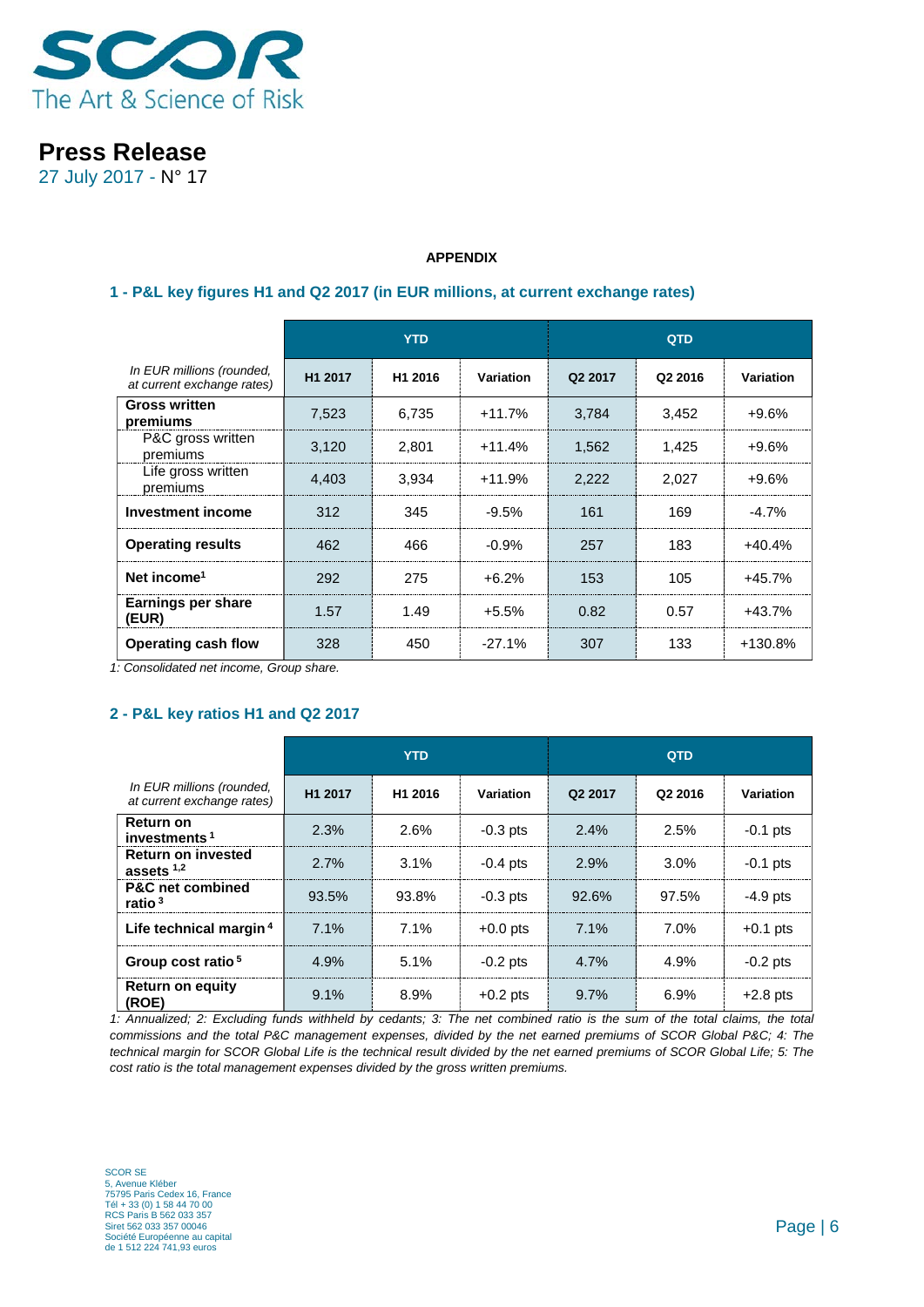

27 July 2017 - N° 17

### **3 - Balance sheet key figures as at 30 June 2017 (in EUR millions, at current exchange rates)**

|                                   | As at 30 June 2017 | As at 31 December<br>2016 | Variation  |
|-----------------------------------|--------------------|---------------------------|------------|
| Total investments <sup>1,2</sup>  | 26,658             | 27.731                    | $-3.9\%$   |
| <b>Technical reserves (gross)</b> | 28.244             | 28.715                    | $-1.6%$    |
| Shareholders' equity              | 6.406              | 6.695                     | $-4.3%$    |
| Book value per share (EUR)        | 34.09              | 35.94                     | $-5.2\%$   |
| <b>Financial leverage ratio</b>   | $25.2\%$           | 24.4%                     | $+0.8$ pts |
| Total liquidity <sup>3</sup>      | 1.791              | 2.282                     | $-21.5\%$  |

*1: Total investment portfolio includes both invested assets and funds withheld by cedants and other deposits, accrued interest, cat bonds, mortality bonds and FX derivatives; 2: Excluding 3rd party net insurance business investments; 3: Includes cash and cash equivalents.*

#### **4 - "Vision in Action" targets**

|                 | <b>Targets</b>                                                               |
|-----------------|------------------------------------------------------------------------------|
| Profitability   | ROE $\geq$ 800 bps above 5-year risk-free rate <sup>1</sup> , over the cycle |
| <b>Solvency</b> | Solvency ratio in the optimal 185% - 220% range                              |

*1*: *Based on a 5-year rolling average of 5-year risk-free rates.*

#### **5 - "Vision in Action" assumptions**

|                    |                              | <b>Assumptions</b> |
|--------------------|------------------------------|--------------------|
| P&C                | Gross written premium growth | 3% p.a. - 8% p.a.  |
|                    | Combined ratio               | ~95% - 96%         |
| Life               | Gross written premium growth | 5% p.a. - 6% p.a.  |
|                    | Technical margin             | $6.8\% - 7.0\%$    |
| <b>Investments</b> | Return on invested assets    | $2.5\% - 3.2\%$    |
|                    | Gross written premium growth | ~4% p.a. - 7% p.a. |
| Group              | Cost ratio                   | $4.9\% - 5.1\%$    |
|                    | Tax rate                     | $22\%$ - $24\%$    |